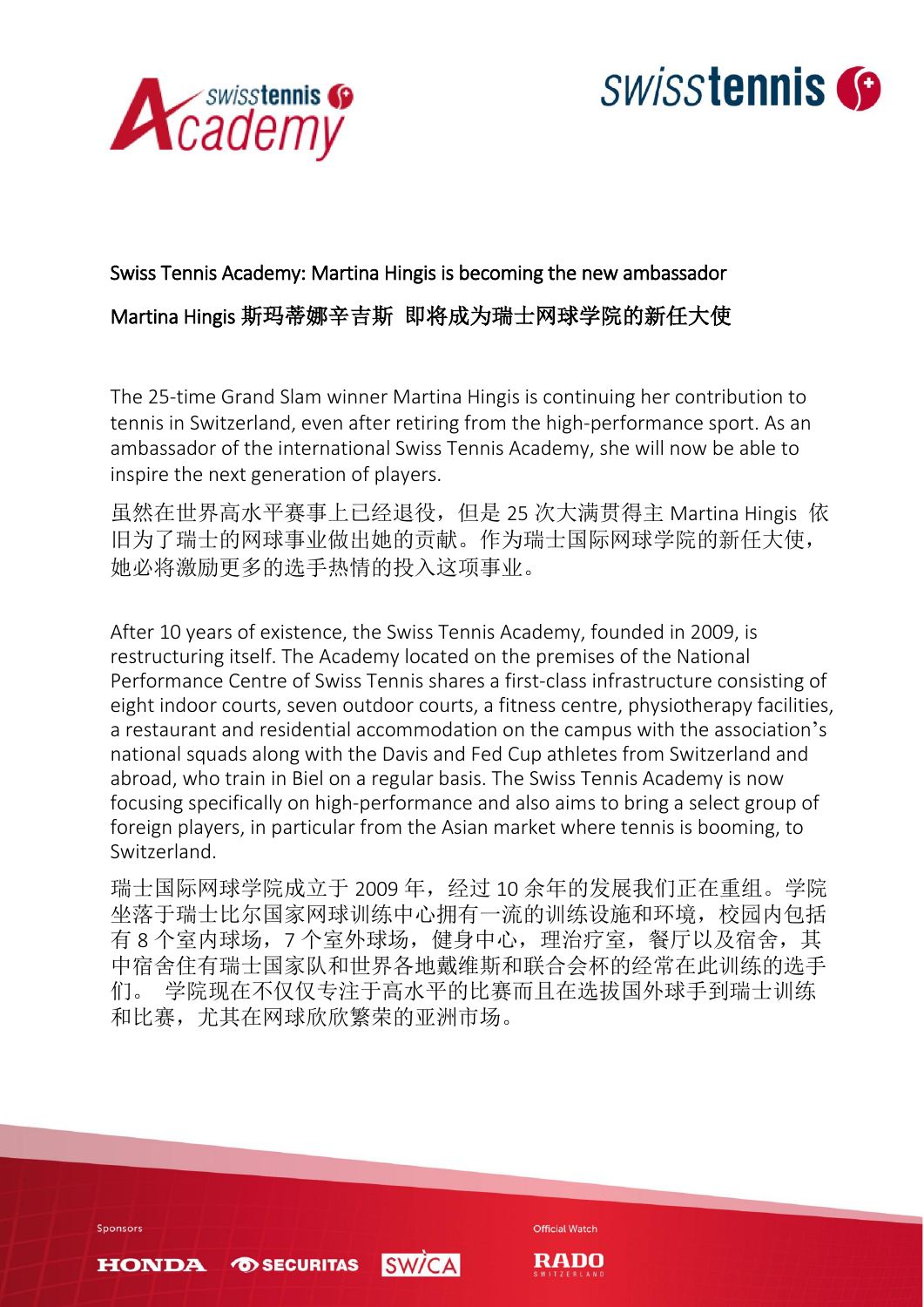This is where the former world number one in singles and doubles, Martina Hingis, comes in. The 39-year-old 25-time Grand-Slam winner, who also holds a coaching licence and is the coach of the Swiss national team in Fed Cup, will start her role as an ambassador immediately. «I'm absolutely delighted to once again be able to play a more active role in Swiss tennis», says the mother of an eight-month old daughter. "In my mother's academy I learnt what a difference good coaching can make and I'm very happy that I will be able to accompany many young players on their way forward together with the ambitious team at the Swiss Tennis Academy."

为了网球事业的持续发展,前世界单打和双打双料冠军加入了我们的团队。 39 岁的 Martina Hingis, 不但是 25 次大满贯得主而且她还取得了教练员资质 并且在联合会杯的比赛中出任瑞士国家队教练。她激动地说: "能再次参与 到瑞士网球事业的发展我感到无比的荣耀,在母校的时候让我意识到一位好 的教练对我的教导是多么重要,我很开心能够成为他们中间的一员并一起努 力帮助更多的学员在将来取得更大成就。

René Stammbach, President of Swiss Tennis, is looking forward to the new ambassador for the Swiss Tennis Academy: "The fact that Martina wants to work with us to develop the Swiss Tennis Academy further and in doing so position the location of Biel / Switzerland as a worldwide centre of competence for tennis, is not only a great honour and pleasure for us, but also shows that we are on the right path."

瑞士网球主席 René Stammbach 先生热切的期待新的大使加入瑞士国际网球 学院,他说: "Martina 也非常期待这次合作, 在这过程中我们选定了比尔 作为瑞士的选手培训的中心,对我们来说不仅是荣誉更能说明我们的选择是 正确的"

## The best train with the best

# 强强对决

Athletes with success at an international level are already training at the Swiss Tennis Academy on a regular basis and they are able to benefit from tailormade training, which is organised by the five-strong coaching team for the athletes. In addition to the Swiss national players, they also include the

**SW/CA** 

**OD SECURITAS** 

**Official Watch** 

RADO

Sponsors

**HONDA**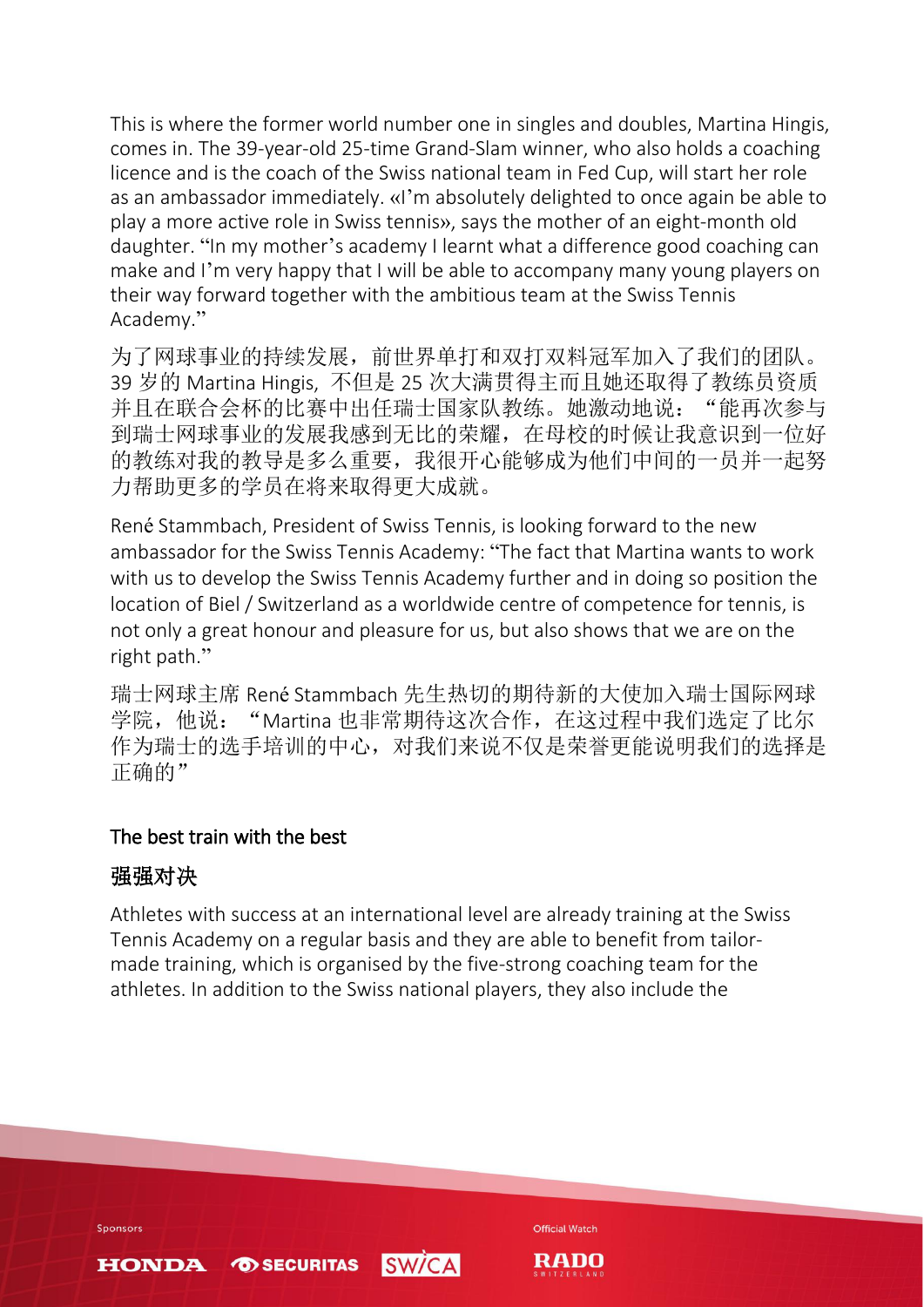French Davis Cup player Gilles Simon, the Turkish professional Çağla Büyükakçay, the Danish world number one junior Clara Tauson and the Ukrainian child prodigy Marta Kostjuk among others.

在瑞士国际网球学院,五个优秀教练团队为各层次学员们提供了个性化 的训练和指导,其中不乏有瑞士国家队选手及世界各地的知名选手包 括:法国戴维斯杯的 Gilles Simon,土耳其职业选手 Çağla Büyükakçay, 丹麦现排世界第一少年选手 Clara Tauson 和乌克兰天才少年 Marta Kostjuk。

Academy athletes are also able to practice with the best Swiss squad juniors, who already train in Biel, enabling both sides to benefit ideally from this arrangement.

在比尔,学员们更有与瑞士少年队同场竞技的机会,我们希望通过这样的 方式相互学习促使他们更快成长。

#### Small and sweet

## "小而精"理念

The other strengths of the Swiss Tennis Academy are its fair price model, the support for tournaments and delegations, organisation of national and international camps together with the implementation of international association cooperation schemes run by Swiss Tennis. "Our Academy is not the largest, but is 'small and sweet' - this ranges from the coaching team with the highest level of qualifications to individual support for every player. With us nobody is treated as a number, but each person is supported as an athlete and individual", says the head of the Academy, Peter Frey.

我们的优势还体现在合理的价格模式上,这些包括组织国内外各种赛事,举 办训练营和执行瑞士网球协会的国际合作计划上等等...

校长 Peter Frey 说: "当然, 就规模来说我们学院不是最大的, 但是我们很 多方面体现出的是"小而精"的理念从高素质的教练团队到每个学员的个性 化服务等,所以在瑞士国际网球学院这里每位学员都是运动员都是独立的个 体。"

Sponsors

**HONDA** 

**TO SECURITAS** 

Official Watch

PANO